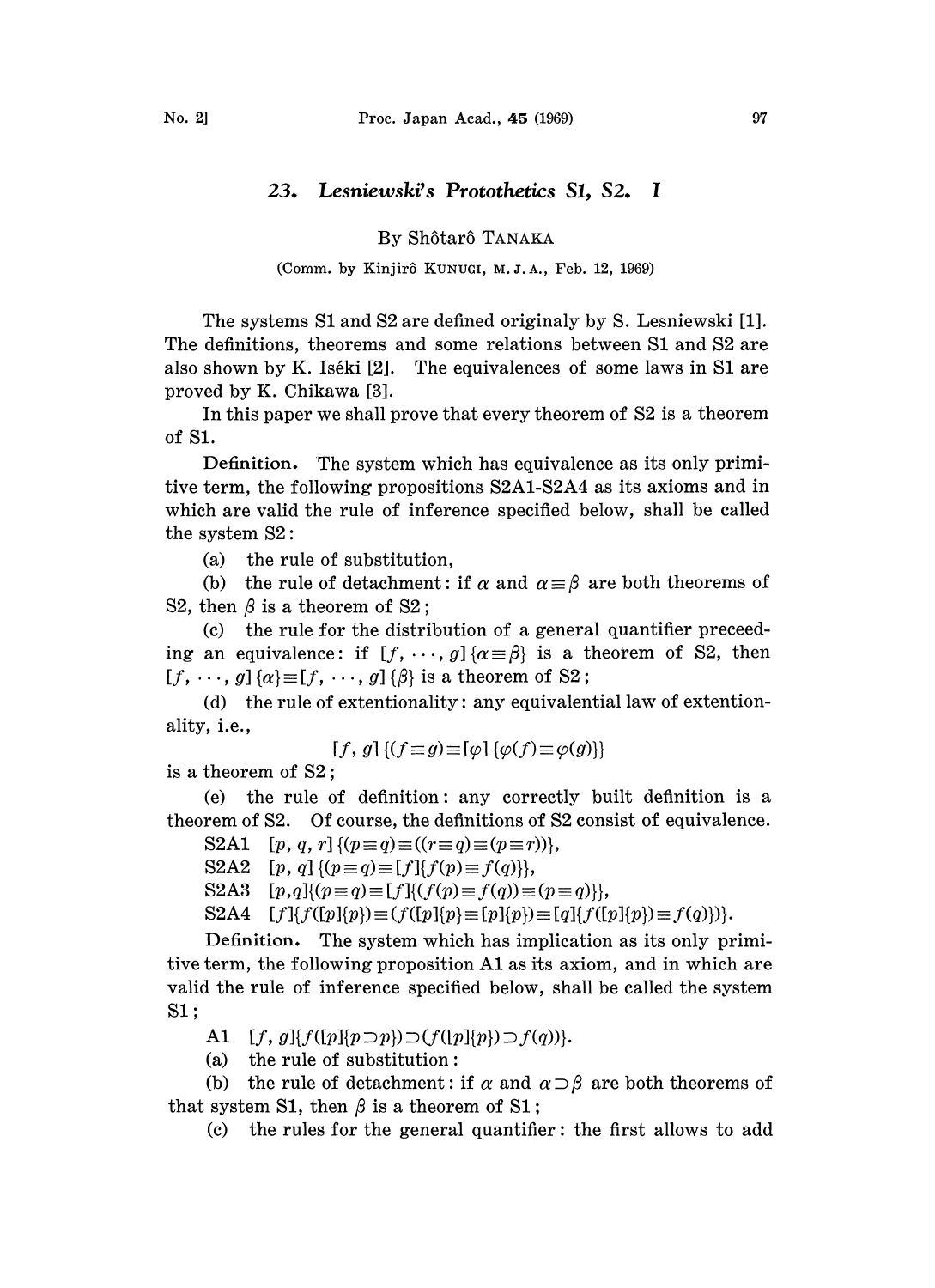the general quantifier to the anticedent of an implication, the second to add it to the consequent of an implication, provided that the anticedent does not contain a free variable having the same form as the variable bounded by this quantifier.

(d) the rule of extentionality: given any functor of one argument and at least the second semantic order, the law of extentionality formulated for that functor, i.e.,

 $[f, p, q](p \equiv q) \supset (f(p) \equiv f(q))$ 

is a theorem of that system, where the following definitions are used:

def (1) i)  $[p, q] \{(p \equiv q) \supset ((p \supset q) \supset ((q \supset p) \supset [p, q] \{q \supset p\}))$ 

 $\sup [p, q] \{ (p \supset q) \supset ((q \supset p) \supset [p, q] \{ q \supset p \} ) \}$ 

ii)  $[p,q]$ {(((p  $\supset q$ )  $\supset (q \supset p) \supset [p, q]$ { $q \supset p$ }))  $\supset [p, q]$ { $p \supset q$ }  $\supset ((q\supset p)\supset [p, q]\{q\supset p\})\supset (p\equiv q)\};$ 

(e) the rule of definition: any correctly built definition is a theorem of \$1. Of course, the definitions of S1 consist of implication and negation. The negation is defined as follows:

D1 i)  $[p]_{{\mathcal{A}}} \sim (p) \supset (p \supset [p]_{\{p\}})$ 

ii)  $[p](p \supset [p](p)) \supset \sim (p)$ .

Theorem 1. The following axioms of Tarski-Bernays for the propositional calculus may be deduced from  $A1$  in the system  $S1$ :

T1  $[p, q, r]$ { $(p \supset q) \supset (q \supset r) \supset (p \supset r)$ },

T2  $[p, q]$ { $q \supset (p \supset q)$ },

T3  $[p, q]$ { $((p \supset q) \supset p) \supset p$ }.

For the details of the proof, see J. Slupecki [4].

Theorem 2. The Lukasiewicz system of axioms in propositional calculus, *i.e.*,

T4  $[p, q, r]$ { $(p \supset q)$   $\supset$   $((q \supset r) \supset (p \supset r))$ },

T5  $[p]$ { $\left(\sim (p) \supset p\right) \supset p$ },

T6  $[p, q][p \supset (\sim(p) \supset q)],$ 

result from the axiom A1 together with the definition D2.

Proof. T4 is equiform to T1. The proofs of T5 and T6 are given in J. Slupecki [4].

Theorem 3. All theorems of the propositional calculus which has implication and negation as its primitive terms result from the axiom A1 together with the definition D2.

Proof. All theorems of the propositional calculus result from the Lukasiewicz system of axioms in the propositional calculus. Therefore this theorem deduced directly from Theorem 2.

In the discussion below we shall use theorems of the propositional calculus, and particularly we often use the following theorems [5].

T7  $[p][p \supset p],$ 

T8  $[p, q] \{ \sim (p \supset q) \supset p \},\$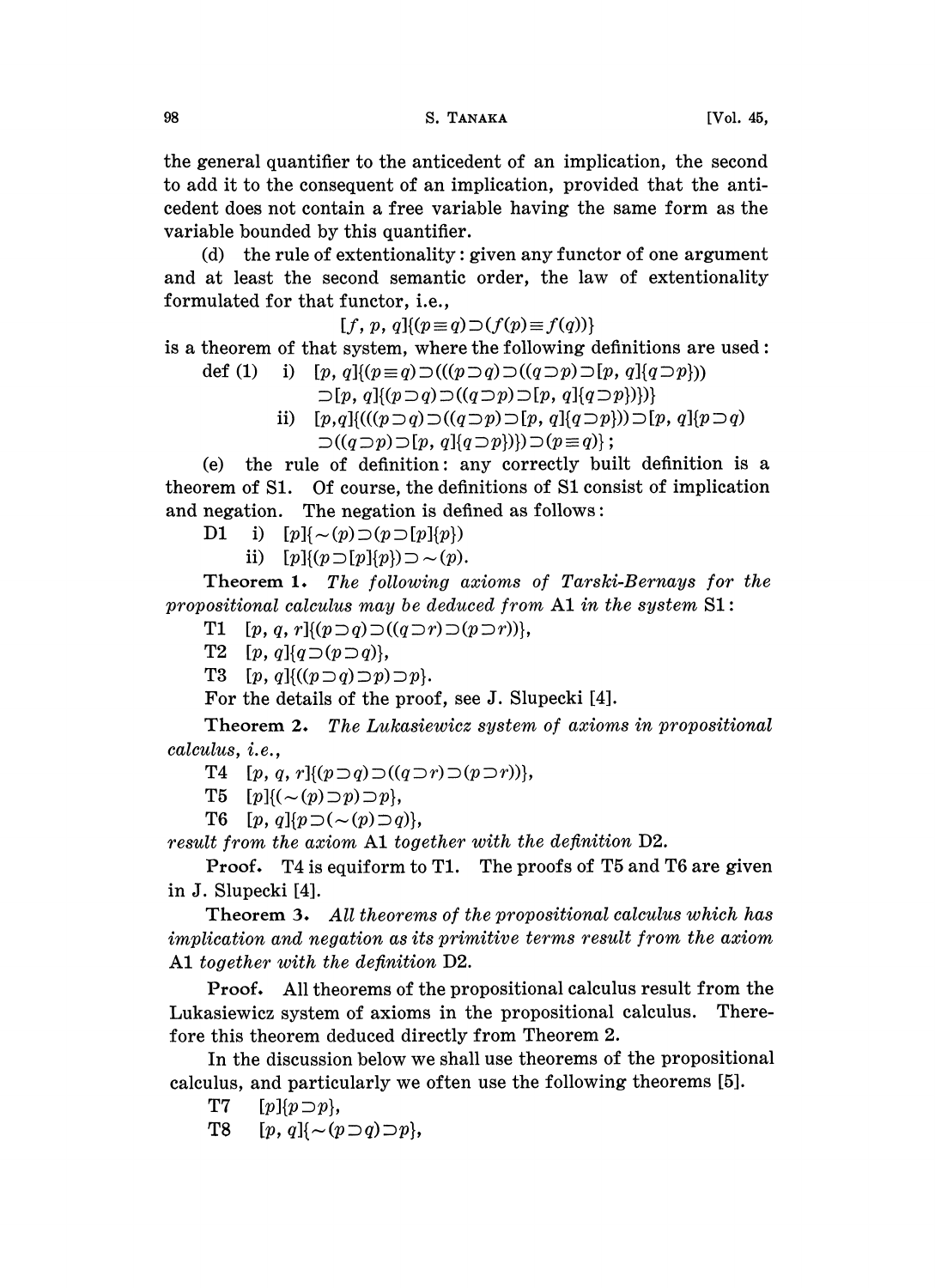T9  $[p, q] \{ \sim (p \supset \sim (q)) \supset q \},\$ T10  $[p, q]$ { $p \supset (q \supset \sim (p \supset \sim (q)))$ }, T11  $[p, q] \{ \sim (p \supset q) \supset \sim (q) \}.$ Lemma. The following auxiliary definition holds def (2) i)  $[p, q] \{(p=q) \supset \sim ((p \supset q) \supset \sim (q \supset p))\},\$ ii)  $[p, q] \{ \sim ((p \supset q) \supset \sim (q \supset p)) \supset (p \equiv q) \}.$ Proof. Only to prove this lemma, we shall use the following

abbreviations:

instead of  $p \supset q$  we shall write  $\alpha$ , instead of  $q \supset p$  we shall write  $\beta$ . The abbreviation of def (1) has the form: D2 i')  $[p, q](p \equiv q) \supset ((\alpha \supset (\beta \supset \gamma)) \supset [p, q](\alpha \supset (\beta \supset \gamma))),$ ii')  $[p, q]$ { $((\alpha \supset (\beta \supset \gamma)) \supset [p, q]$ { $\alpha \supset (\beta \supset \gamma)$ }) $\supset (p \equiv q)$ }. We shall prove further theorems of S1. T12  $[p, q]$ { $((\alpha \supset (\beta \supset \gamma)) \supset [p, q]$ { $\alpha \supset (\beta \supset \gamma)$ }) $\supset \sim (\alpha \supset \sim (\beta))$ }. **Proof.** (1)  $((\alpha \supset (\beta \supset \gamma)) \supset [p, q](\alpha \supset (\beta \supset \gamma)) \supset$ (2)  $\sim (\alpha \supset (\beta \supset \gamma))$  (D1, ii; 1)<br>(3)  $\alpha$  (T8; 2)  $(T8:2)$ (4)  $\sim (\beta \supset \gamma)$  (T11; 2) (5)  $\beta$  (T8;4) (6)  $\sim (\alpha \supset \sim (\beta))$  (T10; 3; 5) We introduce the definition of conjunction in terms of implication and the general quantifier:

D3 i)  $[p, q]$ { $p \cdot q \supset (p \supset (q \supset [q]{q}) \supset [p, q]$ { $p \supset (q \supset [q]{q})$ }}, ii)  $[p, q]$ { $((p \supset (q \supset [q]{q})) \supset [p, q]$ { $p \supset (q \supset [q]{q})$ }) $\supset p \cdot q$ . T13  $[p, q] \{\sim(\alpha \supset \sim(\beta)) \supset ((\alpha \supset (\beta \supset \gamma)) \supset [p, q] \{\alpha \supset (\beta \supset \gamma)\}\}.$ Proof. (1)  $\sim (\alpha \supset \sim(\beta)) \supset$  (2)  $\alpha$  $\alpha$  (T8; 1) (3)  $\beta$  (T9; 1) (4)  $(\alpha \supset (\beta \supset [p, q](\beta))) \supset [p, q](\alpha \supset (\beta \supset [p, q](\beta)))$  $(D3, i; 2; 3)$ (5)  $(\alpha \supset (\beta \supset \gamma)) \supset [p, q] {\alpha \supset (\beta \supset \gamma)}$  (4)

T12, T13 and def(1) show that this lemma is true.

In this paper we shall prove that every theorem of S2 is a theorem of S1. To prove this it suffices to show that the rules (a)-(e) and axioms S2A1-S2A4 of \$2 may be derived from the rules and axioms of S1.

**Lemma 1.** Let  $\alpha$  and  $\beta$  be any propositional expressions, and let  $f, \dots, g$ , h be all the free variables of  $\alpha$  and  $\beta$ . We further assume that f,  $\cdots$ , g are all the free variables of  $\alpha$ , and f,  $\cdots$ , h are all the free variables of  $\beta$ , but we do not make any assumptions as to the semantic categories of these variables.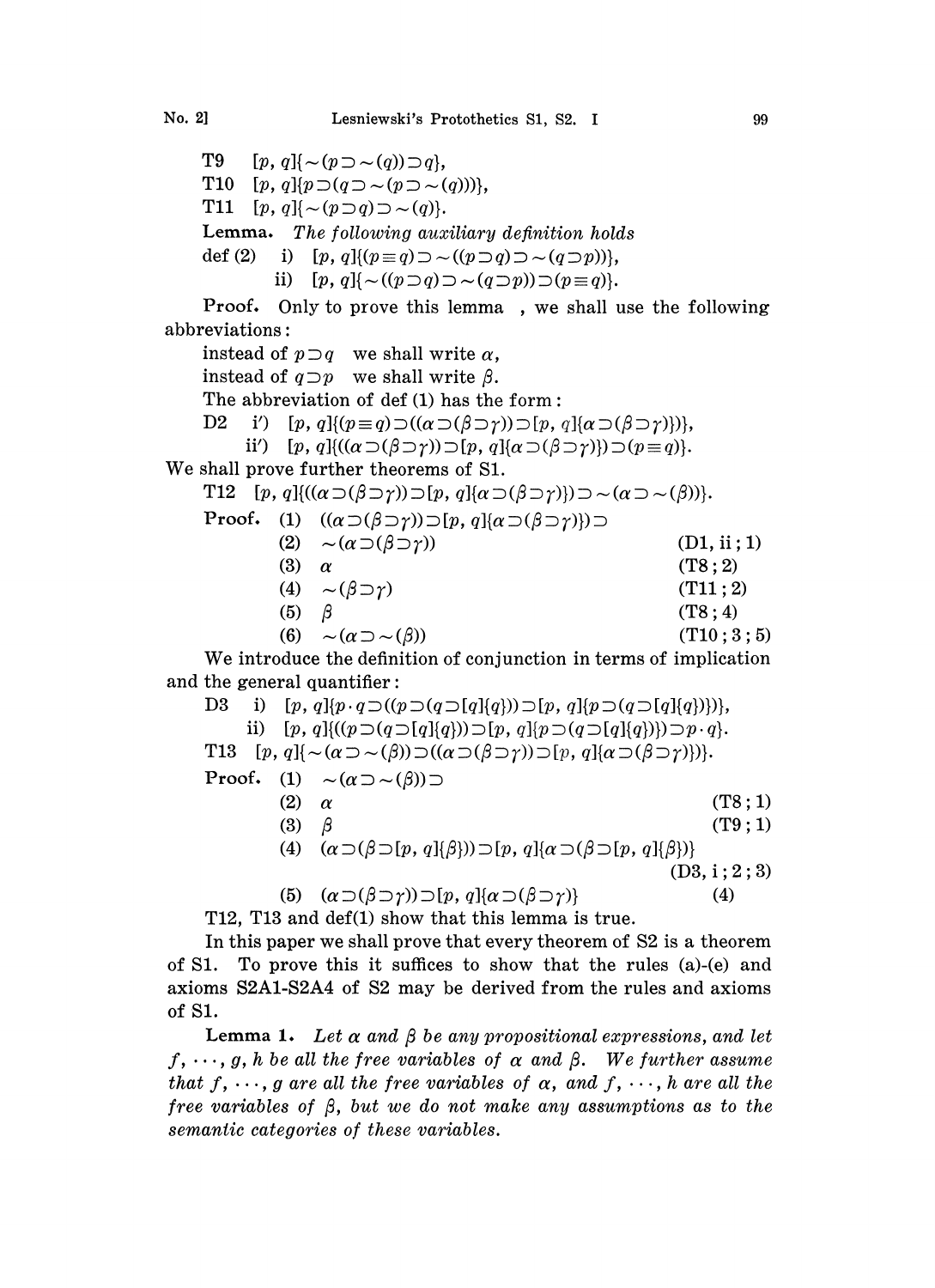If the proposition

 $[f, \cdots, g, h]$  $\{\alpha \equiv \beta\}$ is a theorem of S1, then the proposition

(1)  $[f, \ldots, g]$ { $\alpha$ }  $\equiv$   $[f, \ldots, h]$ { $\beta$ }

is also a theorem of that system.

Proof. The proposition

T14  $[f, \cdots, g, h]$  $\{\alpha \equiv \beta\}$ 

is a theorem of S1 ex hypothesi. Hence the following propositions are true.

T15  $[f, \dots, g, h] \{ \sim ((\alpha \supset \beta) \supset \sim (\beta \supset \alpha)) \}$  (def(2), i; T14)<br>T16  $[f, \dots, g, h] \{ \alpha \supset \beta \}$  (T8; T15) T16  $[f, \cdots, g, h]$  $\{\alpha \supset \beta\}$ T17  $[f, \cdots, h][[f, \cdots, g][\alpha] \supset \beta$  (T16; rule(c)) T18  $[f, \cdots, g]$  $\{\alpha\} \supset [f, \cdots, h]$  $\{\beta\}$  (T17; rule(c)) T19  $[f, \cdots, g, h]{\beta \supset \alpha}$  (T9; T15) T20  $[f, \cdots, h]{\beta} \supset [f, \cdots, g]{\alpha}$  (T19; rule(c)) T21  $\sim (([f, \cdots, g][\alpha] \supset [f, \cdots, h][\beta]) \supset$  $\sim([f, \cdots, h]\{\alpha\} \supset [f, \cdots, g]\{\beta\})$  $T22 \quad [f, \cdots, g] {\alpha} \equiv [f, \cdots, h] {\beta}$  (def(2), ii ; T21)  $(T10; T18; T20)$ 

T22 is equiform to Proposition 1, and thus Lemma <sup>1</sup> is true. This lemma corresponds the rule (c) of S2.

Lemma 2. Let  $\alpha$  and  $\beta$  be any propositional expressions, and let  $f, \dots, g$  be all the free variables of  $\alpha$  and  $\beta$ .

If the proposition

(2)  $[f, \cdots, g](\alpha \equiv \beta)$ 

is added to \$2 by applying the rule of definition which is valid in that system, then this proposition is a theorem of S1.

Proof. From the fact that Proposition 2 is added to S2 on the strength of the rule of definition valid in that system it results that the propositions

(3)  $[f, \cdots, g]$ { $\alpha \supset \beta$ },

(4)  $[f, \cdots, g][\beta \supset \alpha]$ 

are theorems of S1, added to the latter system on the strength of the analogous rule, valid in S1.

(5) 
$$
[f, \cdots, g] \{ \sim ((\alpha \supset \beta) \supset \sim (\beta \supset \alpha)) \}
$$
 (T10; 3; 4)  
(6)  $[f, \cdots, g] \{ \alpha \equiv \beta \}$  (def(2), ii; 5)

This proposition is equiform to (2), and thus Lemma 2 is true.

Lemma 3. If the propositions

(7)  $\alpha \equiv \beta$ ,

(8)  $\alpha$ 

is a theorem of that system.

$$
Proof. (1) \tα≡ β\n(2) \tα\n(6x hypothesis)
$$
\n
$$
(\text{ex hypothesis})
$$
\n
$$
(\text{ex hypothesis})
$$